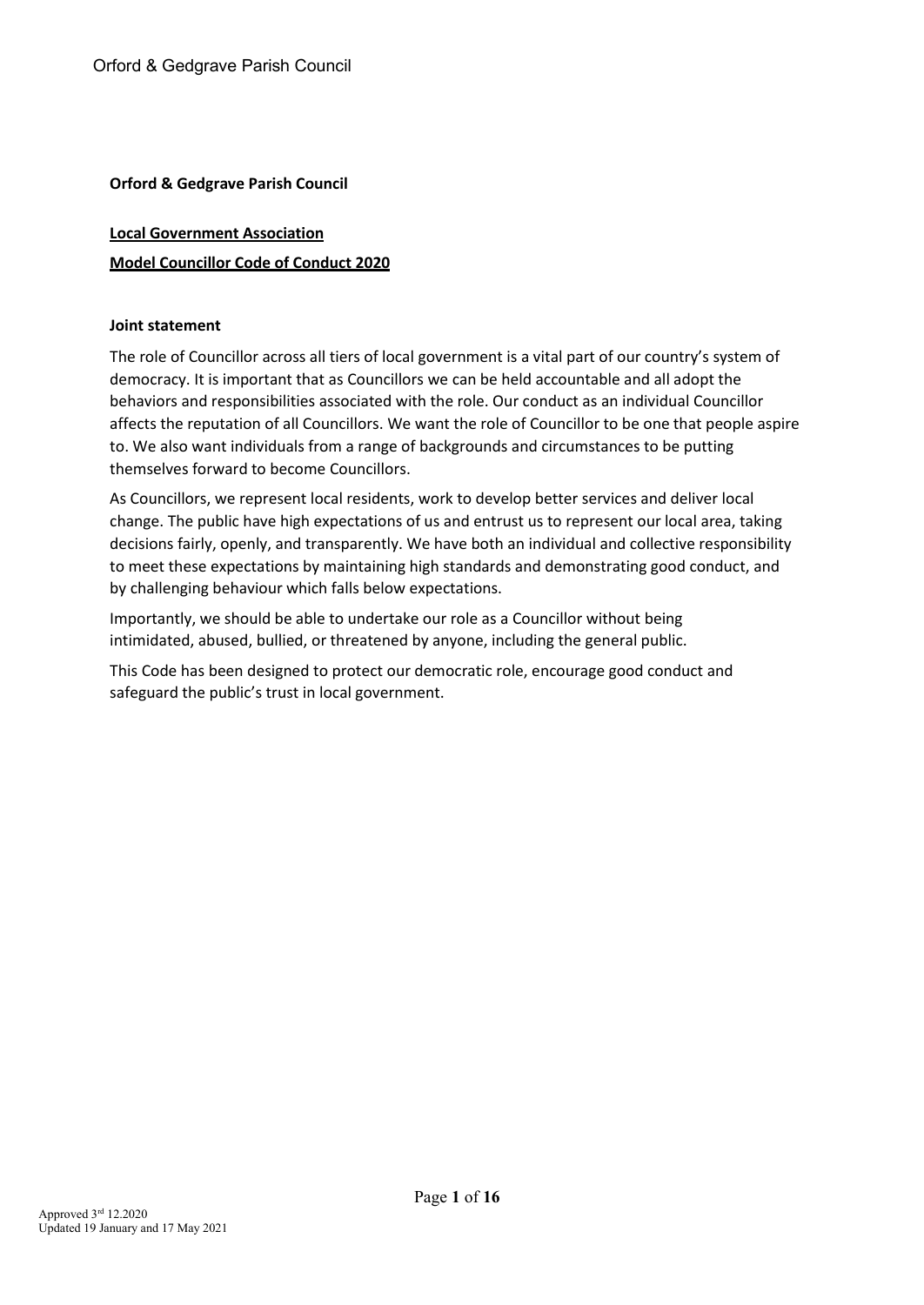### **Introduction**

The Local Government Association (LGA) has developed this Model Councillor Code of Conduct, in association with key partners and after extensive consultation with the sector, as part of its work on supporting all tiers of local government to continue to aspire to high standards of leadership and performance. It is a template for councils to adopt in whole and/or with local amendments.

All councils are required to have a local Councillor Code of Conduct.

The LGA will undertake an annual review of this Code to ensure it continues to be fit- for- purpose, incorporating advances in technology, social media and changes in legislation. The LGA can also offer support, training and mediation to councils and Councillors on the application of the Code and the National Association of Local Councils (NALC) and the county associations of local councils can offer advice and support to town and parish councils.

#### **Definitions**

For the purposes of this Code of Conduct, a "Councillor" means a member or co-opted member of a local authority or a directly elected mayor. A "co-opted member" is defined in the Localism Act 2011 Section 27(4) as "a person who is not a member of the authority but who

- a) is a member of any committee or sub-committee of the authority, or;
- b) is a member of, and represents the authority on, any joint committee or joint subcommittee of the authority;

and who is entitled to vote on any question that falls to be decided at any meeting of that committee or sub-committee".

For the purposes of this Code of Conduct, "local authority" includes county councils, district councils, London borough councils, parish councils, town councils, fire and rescue authorities, police authorities, joint authorities, economic prosperity boards, combined authorities and National Park authorities.

#### **Purpose of the Code of Conduct**

The purpose of this Code of Conduct is to assist you, as a Councillor, in modelling the behaviour that is expected of you, to provide a personal check and balance, and to set out the type of conduct that could lead to action being taken against you. It is also to protect you, the public, fellow Councillors, local authority officers and the reputation of local government. It sets out general principles of conduct expected of all Councillors and your specific obligations in relation to standards of conduct. The LGA encourages the use of support, training and mediation prior to action being taken using the Code. The fundamental aim of the Code is to create and maintain public confidence in the role of Councillor and local government.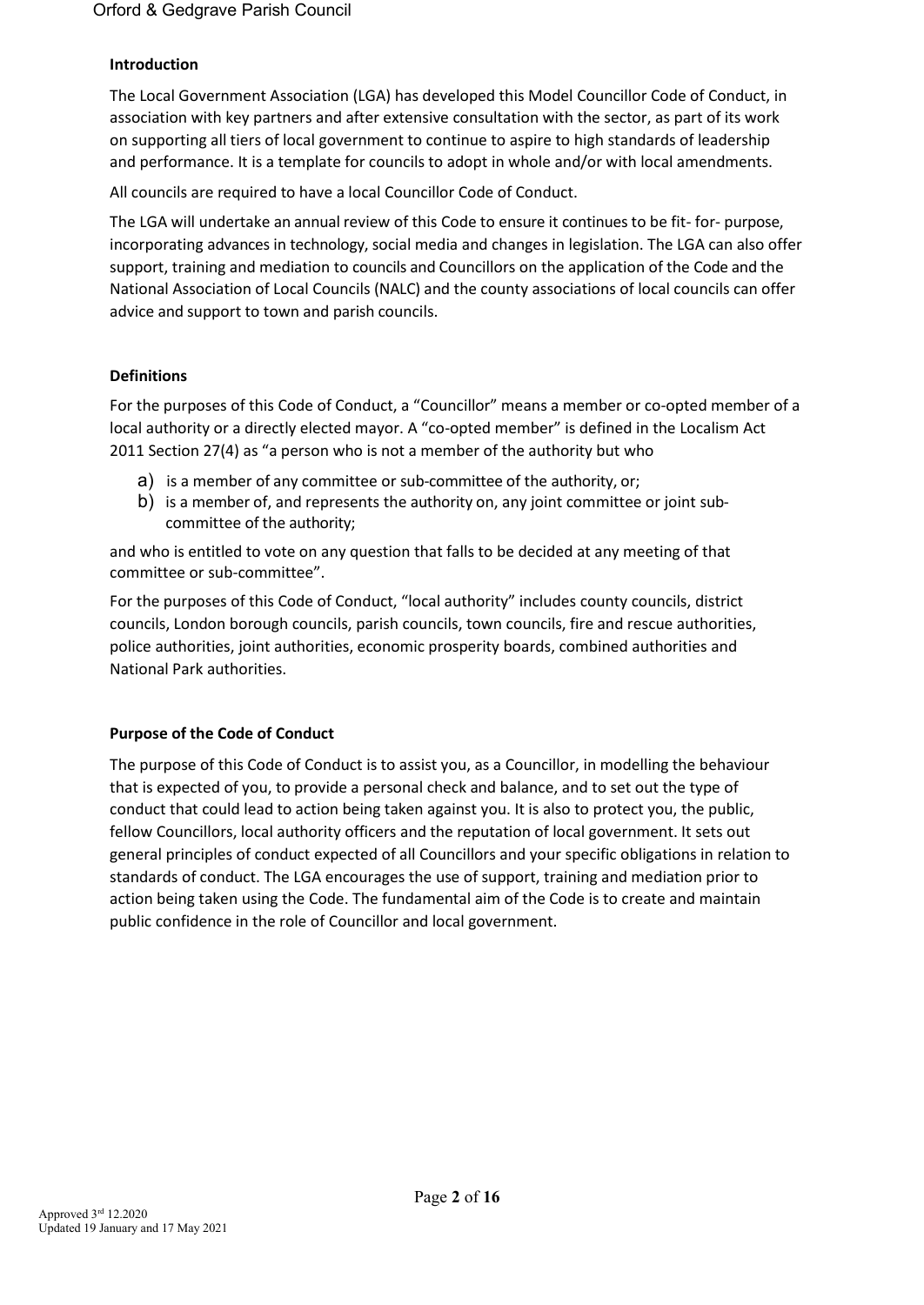### **General principles of Councillor conduct**

Everyone in public office at all levels; all who serve the public or deliver public services, including ministers, civil servants, Councillors and local authority officers; should uphold the [Seven](https://www.gov.uk/government/publications/the-7-principles-of-public-life/the-7-principles-of-public-life--2)  [Principles of Public Life, a](https://www.gov.uk/government/publications/the-7-principles-of-public-life/the-7-principles-of-public-life--2)lso known as the Nolan Principles.

Building on these principles, the following general principles have been developed specifically for the role of Councillor.

In accordance with the public trust placed in me, on all occasions:

- I act with integrity and honesty
- I act lawfully
- I treat all persons fairly and with respect;and
- I lead by example and act in a way that secures public confidence in the role of Councillor.

In undertaking my role:

- I impartially exercise my responsibilities in the interests of the local community
- I do not improperly seek to confer an advantage, or disadvantage, on any person
- I avoid conflicts of interest
- I exercise reasonable care and diligence; and
- I ensure that public resources are used prudently in accordance with my local authority's requirements and in the public interest.

#### **Application of the Code of Conduct**

This Code of Conduct applies to you as soon as you sign your declaration of acceptance of the office of Councillor or attend your first meeting as a co-opted member and continues to apply to you until you cease to be a Councillor.

This Code of Conduct applies to you when you are acting in your capacity as a Councillor which may include when:

- you misuse your position as a Councillor
- Your actions would give the impression to a reasonable member of the public with knowledge of all the facts that you are acting as a Councillor;

The Code applies to all forms of communication and interaction, including:

- at face-to-face meetings
- at online or telephone meetings
- in written communication
- in verbal communication
- in non-verbal communication
- in electronic and social media communication, posts, statements and comments.

You are also expected to uphold high standards of conduct and show leadership at all times when acting as a Councillor.

Your Monitoring Officer has statutory responsibility for the implementation of the Code of Conduct, and you are encouraged to seek advice from your Monitoring Officer on any matters that may relate to the Code of Conduct. Town and parish Councillors are encouraged to seek advice from their Clerk, who may refer matters to the Monitoring Officer.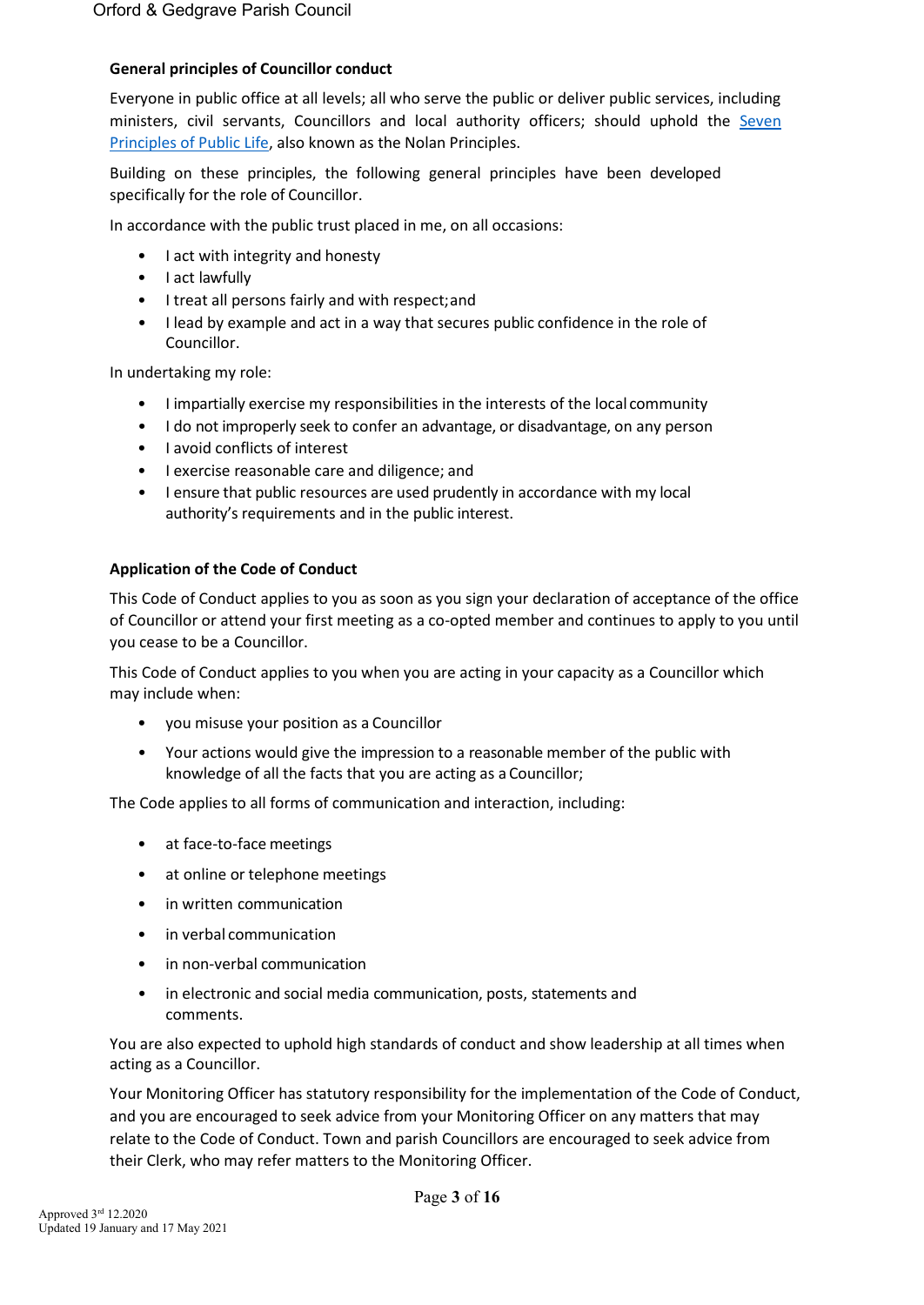# **Standards of Councillor conduct**

Thissection sets out your obligations, which are theminimumstandards of conduct required of you as a Councillor. Should your conduct fall short of these standards, a complaint may be made against you, which may result in action being taken.

Guidance is included to help explain the reasons for the obligations and how they should be followed.

### **General Conduct**

### **1. Respect**

### **As a Councillor:**

**1.1 I treat other Councillors and members of the public withrespect.**

# **1.2 I treat local authority employees, employees and representatives of partner organisations and those volunteering for the local authority with respect and respect the role they play.**

Respect means politeness and courtesy in behaviour, speech, and in the written word. Debate and having different views are all part of a healthy democracy. As a Councillor, you can express, challenge, criticise and disagree with views, ideas, opinions and policies in a robust but civil manner. You should not, however, subject individuals, groups of people or organisations to personal attack.

In your contact with the public, you should treat them politely and courteously. Rude and offensive behaviour lowers the public's expectations and confidence in Councillors.

In return, you have a right to expect respectful behaviour from the public. If members of the public are being abusive, intimidatory or threatening you are entitled to stop any conversation or interaction in person or online and report them to the local authority, the relevant social media provider or the police. This also applies to fellow Councillors, where action could then be taken under the Councillor Code of Conduct, and local authority employees, where concerns should be raised in line with the local authority's Councillor- officer protocol.

# **2. Bullying, harassment and discrimination As a**

# **Councillor:**

- **2.1 I do not bully any person.**
- **2.2 I do not harass any person.**

# **2.3 I promote equalities and do not discriminate unlawfully againstany person.**

The Advisory, Conciliation and Arbitration Service (ACAS) characterises bullying as offensive, intimidating, malicious or insulting behaviour, an abuse or misuse of power through means that undermine, humiliate, denigrate or injure the recipient. Bullying might be a regular pattern of behaviour or a one-off incident, happen face-to-face, on social media, in emails or phone calls, happen in the workplace or at work social events and may not always be obvious or noticed by others.

The Protection from Harassment Act 1997 defines harassment as conduct that causes alarm or distress or puts people in fear of violence and must involve such conduct on at least two occasions. It can include repeated attempts to impose unwanted communications and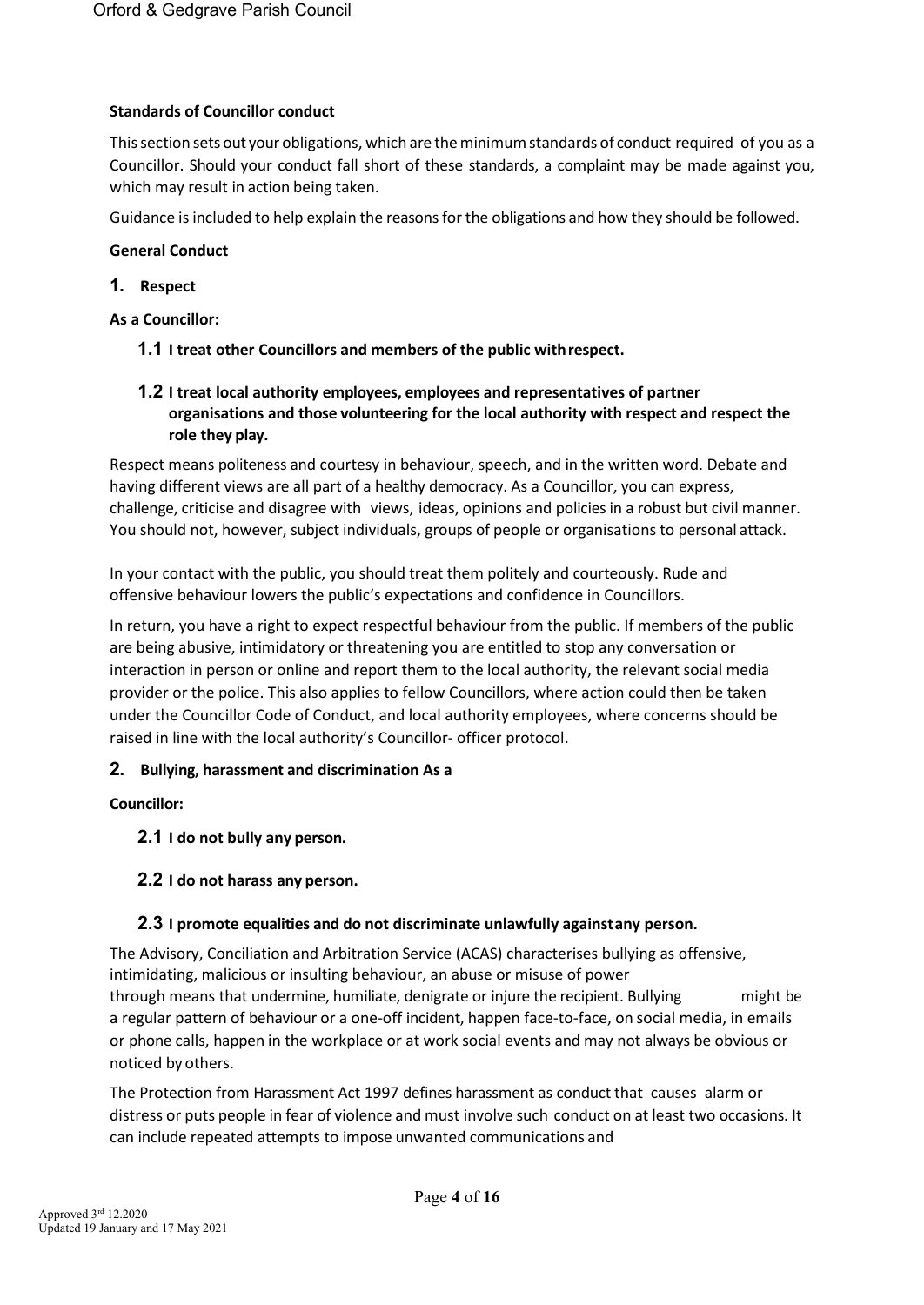contact upon a person in a manner that could be expected to cause distress or fear in any reasonable person.

Unlawful discrimination is where someone is treated unfairly because of a protected characteristic. Protected characteristics are specific aspects of a person's identity defined by the Equality Act 2010. They are age, disability, gender reassignment, marriage and civil partnership, pregnancy and maternity, race, religion or belief, sex and sexual orientation.

The Equality Act 2010 places specific duties on local authorities. Councillors have a central role to play in ensuring that equality issues are integral to the local authority's performance and strategic aims, and that there is a strong vision and public commitment to equality across public services.

# **3. Impartiality of officers of thecouncil as a Councillor:**

# **3.1 I do not compromise, or attempt to compromise, the impartiality of anyone who works for, or on behalf of, the local authority.**

Officers work for the local authority as a whole and must be politically neutral (unless they are political assistants). They should not be coerced or persuaded to act in a way that would undermine their neutrality. You can question officers in order to understand, for example, their reasons for proposing to act in a particular way, or the content of a report that they have written. However, you must not try and force them to act differently, change their advice, or alter the content of that report, if doing so would prejudice their professional integrity.

# **4. Confidentiality and accessto information as a Councillor**

- **4.1 I do not disclose information:**
	- **a. given to me in confidence by anyone**
	- **b. acquired by me which I believe, or ought reasonably tobe aware, is of a confidential nature, unless**
		- **i. I have received the consent of a person authorised to give it;**
		- **ii. I am required by law to do so;**
		- **iii. the disclosure is made to a third party for the purpose of obtaining professional legal advice provided that the third party agrees not to disclose the information to any other person; or**
		- **iv. the disclosure is:**
			- **1. reasonable and in the public interest; and**
			- **2. made in good faith and in compliance with the reasonable requirements of the local authority; and**
			- **3. I have consulted the Monitoring Officer prior toits release.**
- **4.2 I do not improperly use knowledge gained solely as a result of my role asa Councillor for the advancement of myself, my friends, my family members, my employer or my businessinterests.**
- **4.3 I do not prevent anyone from getting information that they are entitled to by law.**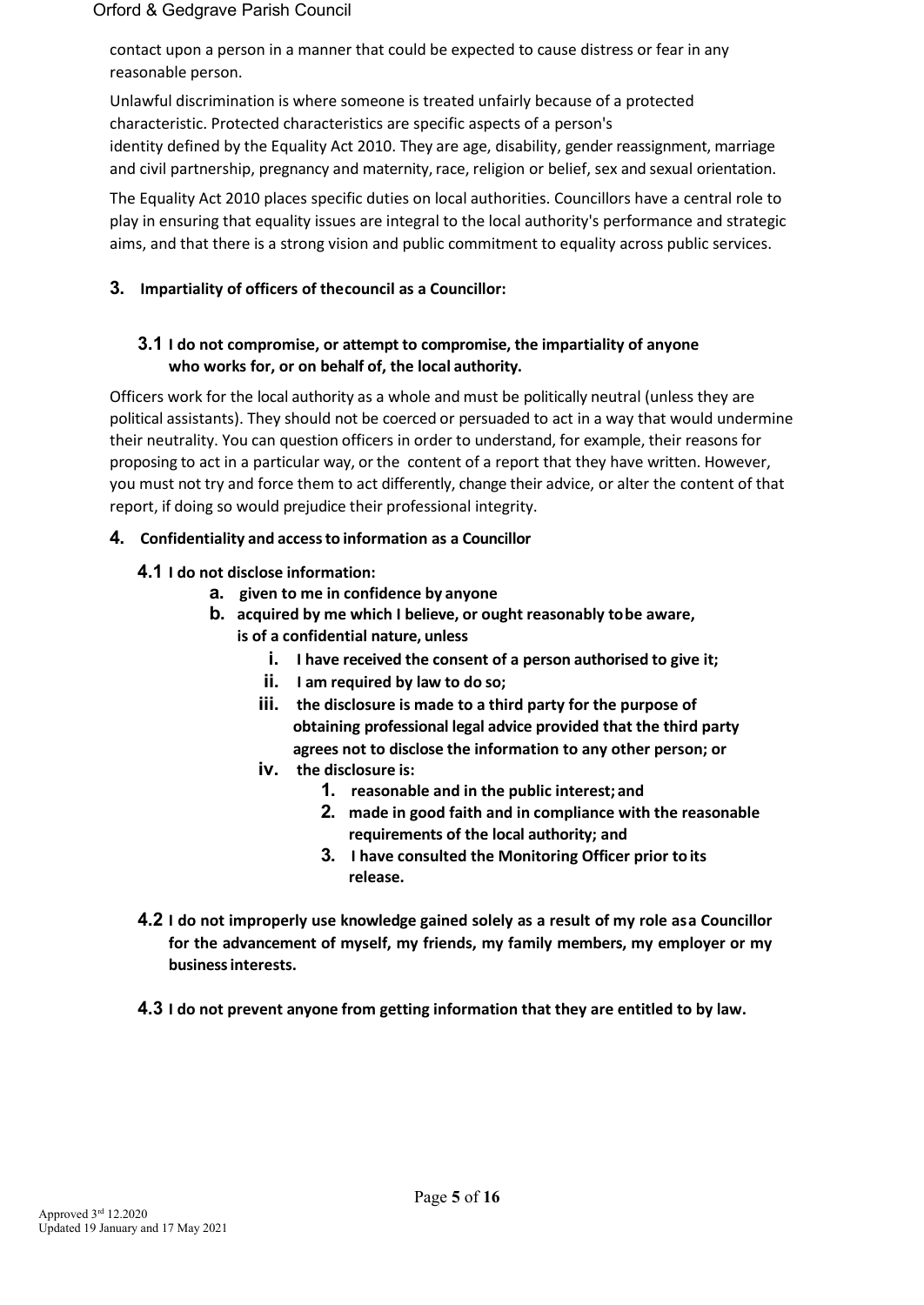Local authorities must work openly and transparently, and their proceedings and printed materials are open to the public, except in certain legally defined circumstances. You should work on this basis, but there will be times when it is required by law that discussions, documents and other information relating to or held by the local authority must be treated in a confidential manner. Examples include personal data relating to individuals or information relating to ongoing negotiations.

# **5. Disrepute as a Councillor:**

# **5.1 I do not bring my role or local authority into disrepute.**

As a Councillor, you are trusted to make decisions on behalf of your community and your actions and behaviour are subject to greater scrutiny than that of ordinary members of the public. You should be aware that your actions might have an adverse impact on you, other Councillors and/or your local authority and may lower the public's confidence in your or your local authority's ability to discharge your/its functions. For example, behaviour that is considered dishonest and/or deceitful can bring your local authority into disrepute.

You are able to hold the local authority and fellow Councillors to account and are able to constructively challenge and express concern about decisions and processes undertaken by the council whilst continuing to adhere to other aspects of this Code of Conduct.

# **6. Use of position as a Councillor:**

# **6.1 I do not use, or attempt to use, my position improperly to the advantage or disadvantage of myself or anyone else.**

Your position as a member of the local authority provides you with certain opportunities, responsibilities, and privileges, and you make choices all the time that will impact others. However, you should not take advantage of these opportunities to further your own or others' private interests or to disadvantage anyone unfairly.

- **7. Use of local authority resources and facilities as a Councillor:**
	- **7.1 I do not misuse council resources.**
	- **7.2 I will, when using the resources of the local authority or authorising theiruse by others:**
		- **a. act in accordance with the local authority's requirements;and**
		- **b. ensure that such resources are not used for political purposes unless that use could reasonably be regarded as likely to facilitate, or be conducive to, the discharge of the functions of the local authority or of the office to which I have been elected or appointed.**

You may be provided with resources and facilities by the local authority to assist you in carrying out your duties as a Councillor.

Examples include:

- office support
- stationery
- equipment such as phones, and computers
- transport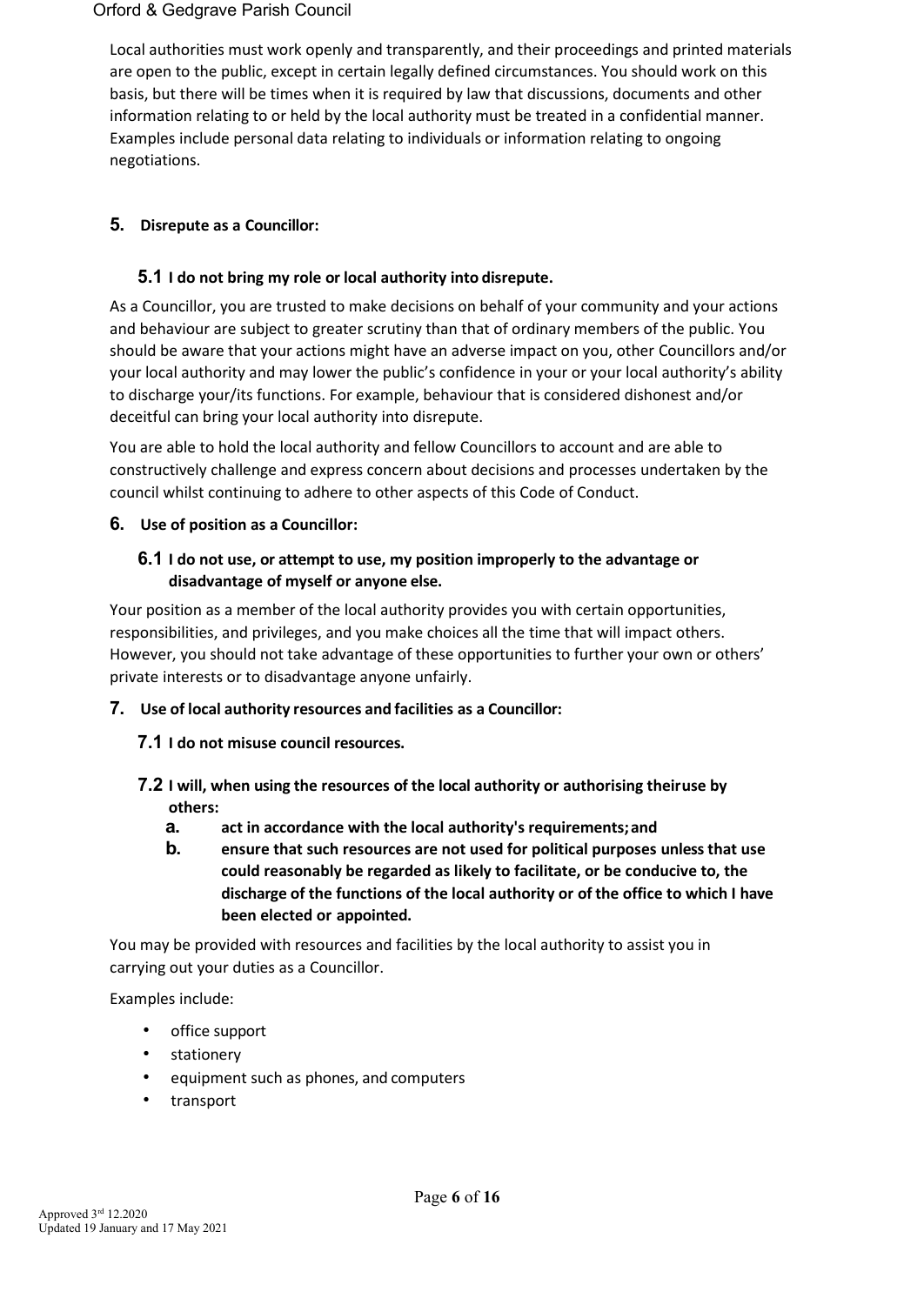access and use of local authority buildings and rooms.

These are given to you to help you carry out your role as a Councillor more effectively and are not to be used for business or personal gain. They should be used in accordance with the purpose for which they have been provided and the local authority's own policies regarding their use.

# **8. Complying with the Code of Conduct As a Councillor:**

- **8.1 I undertake Code of Conduct training provided by my local authority.**
- **8.2 I cooperate with any Code of Conduct investigationand/or determination.**
- **8.3 I do not intimidate or attempt to intimidate any person who is likely to be involved with the administration of any investigation orproceedings.**
- **8.4 I comply with any sanction imposed on me following a finding thatI have breached the Code of Conduct.**

It is extremely important for you as a Councillor to demonstrate high standards, for you to have your actions open to scrutiny and for you not to undermine public trust in the local authority or its governance. If you do not understand or are concerned about the local authority's processes in handling a complaint you should raise this with your Monitoring Officer.

# **Protecting your reputation and the reputation of the local authority**

**9. Interests as a Councillor:**

# **9.1 I register and disclose my interests.**

Section 29 of the Localism Act 2011 requires the Monitoring Officer to establish and maintain a register of interests of members of the authority .

You need to register your interests so that the public, local authority employees and fellow Councillors know which of your interests might give rise to a conflict of interest. The register is a public document that can be consulted when (or before) an issue arises. The register

also protects you by allowing you to demonstrate openness and a willingness to be held accountable. You are personally responsible for deciding whether or not you should disclose an interest in a meeting, but it can be helpful for you to know early on if others think that a potential conflict might arise. It is also important that the public know about any interest that might have to be disclosed by you or other Councillors when making or taking part in decisions, so that decision making is seen by the public as open and honest. This helps to ensure that public confidence in the integrity of local governance is maintained.

You should note that failure to register or disclose a disclosable pecuniary interest as set out in **Table 1**, is a criminal offence under the Localism Act 2011.

**Appendix B sets** out the detailed provisions on registering and disclosing interests. If in doubt, you should always seek advice from your Monitoring Officer.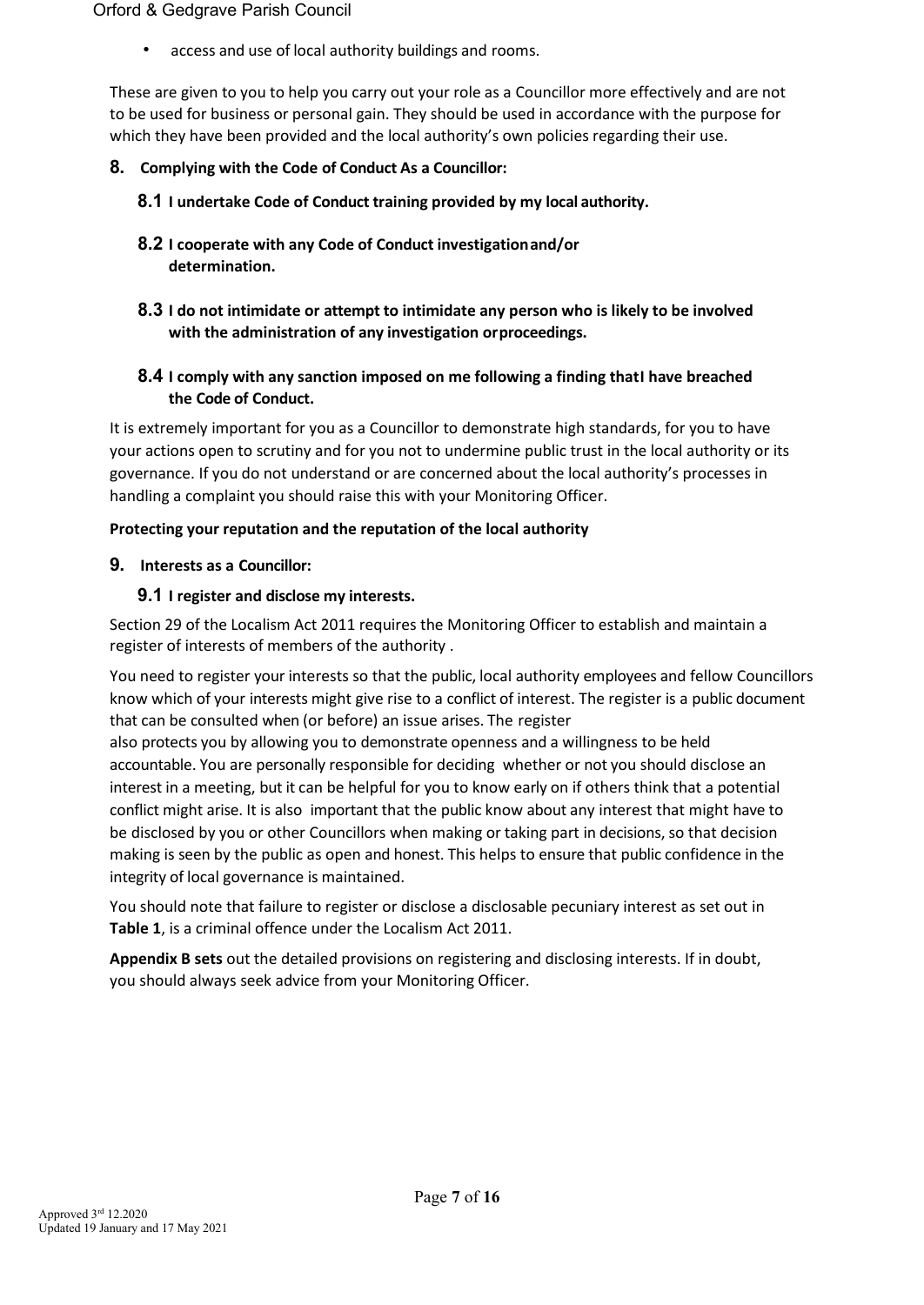# **10. Gifts andhospitality as a Councillor:**

- **10.1 I do not accept gifts or hospitality, irrespective of estimated value, which could give rise to real or substantive personal gain or a reasonable suspicion of influence on my part to show favour from persons seeking to acquire, develop or do business with the local authority or from persons who may apply to the local authority for any permission, licence or other significant advantage.**
- **10.2 I register with the Monitoring Officer any gift or hospitality with an estimated value of at least £50 within 28 days of itsreceipt.**

# **10.3 I register with the Monitoring Officer any significant gift or hospitality that I have been offered but have refused toaccept.**

In order to protect your position and the reputation of the local authority, you should exercise caution in accepting any gifts or hospitality which are (or which you reasonably believe to be) offered to you because you are a Councillor. The presumption should always be not to accept significant gifts or hospitality. However, there may be times when such a refusal may be difficult if it is seen as rudeness in which case you could accept it but must ensure it is publicly registered. However, you do not need to register gifts and hospitality which are not related to your role as a Councillor, such as Christmas gifts from your friends and family. It is also important to note that it is appropriate to accept normal expenses and hospitality associated with your duties as a Councillor. If you are unsure, do contact your Monitoring Officer for guidance.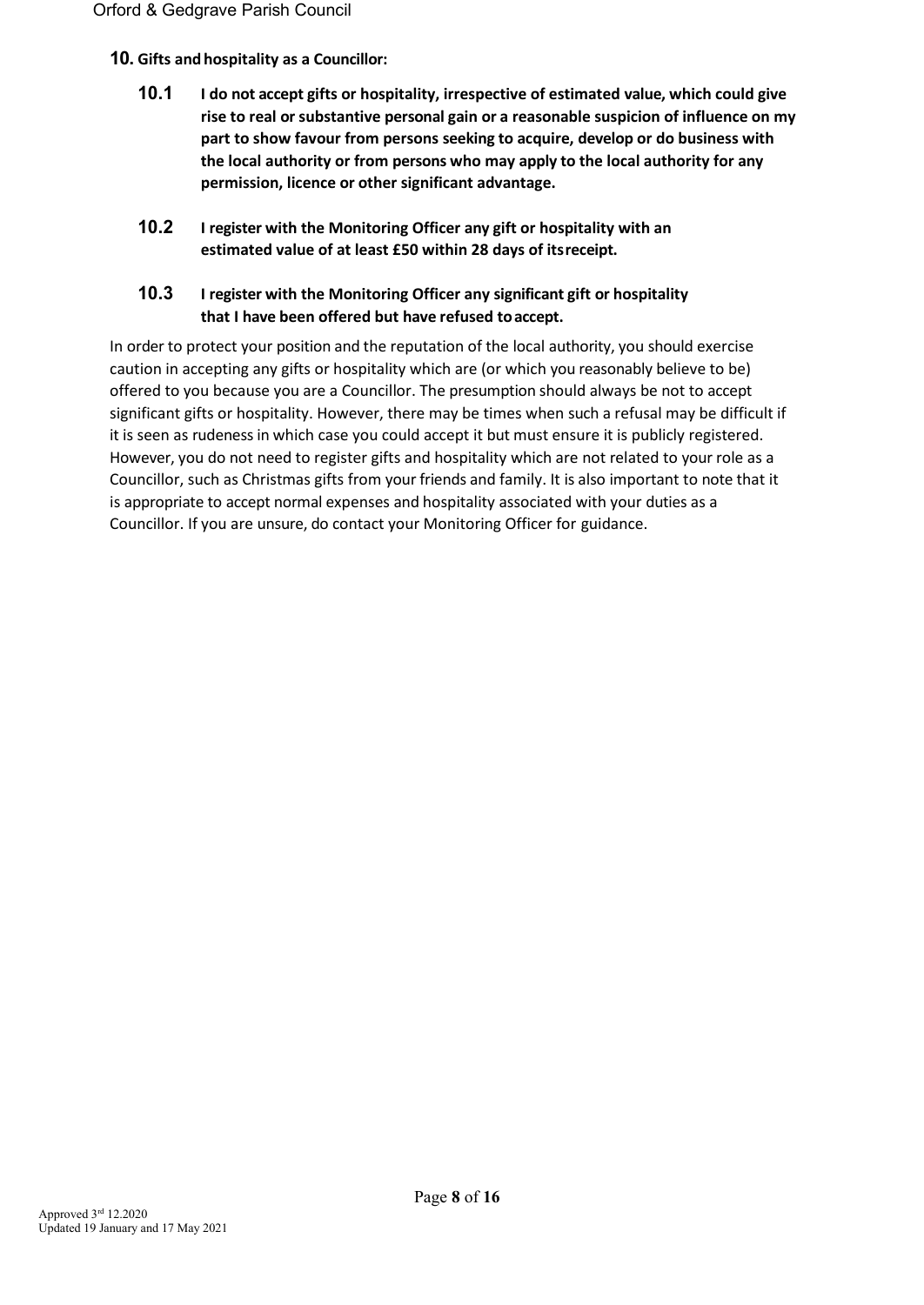# **Appendices**

# **Appendix A – The Seven Principles of Public Life**

The principles are:

# **Selflessness**

Holders of public office should act solely in terms of the public interest.

# **Integrity**

Holders of public office must avoid placing themselves under any obligation to people or organisations that might try inappropriately to influence them in their work. They should not act or take decisions in order to gain financial or other material benefits for themselves, their family, or their friends. They must disclose and resolve any interests and relationships.

# **Objectivity**

Holders of public office must act and take decisions impartially, fairly and on merit, using the best evidence and without discrimination or bias.

# **Accountability**

Holders of public office are accountable to the public for their decisions and actions and must submit themselves to the scrutiny necessary to ensure this.

# **Openness**

Holders of public office should act and take decisions in an open and transparent manner. Information should not be withheld from the public unless there are clear and lawful reasons for so doing.

# **Honesty**

Holders of public office should be truthful.

# **Leadership**

Holders of public office should exhibit these principles in their own behaviour. They should actively promote and robustly support the principles and be willing to challenge poor behaviour wherever it occurs.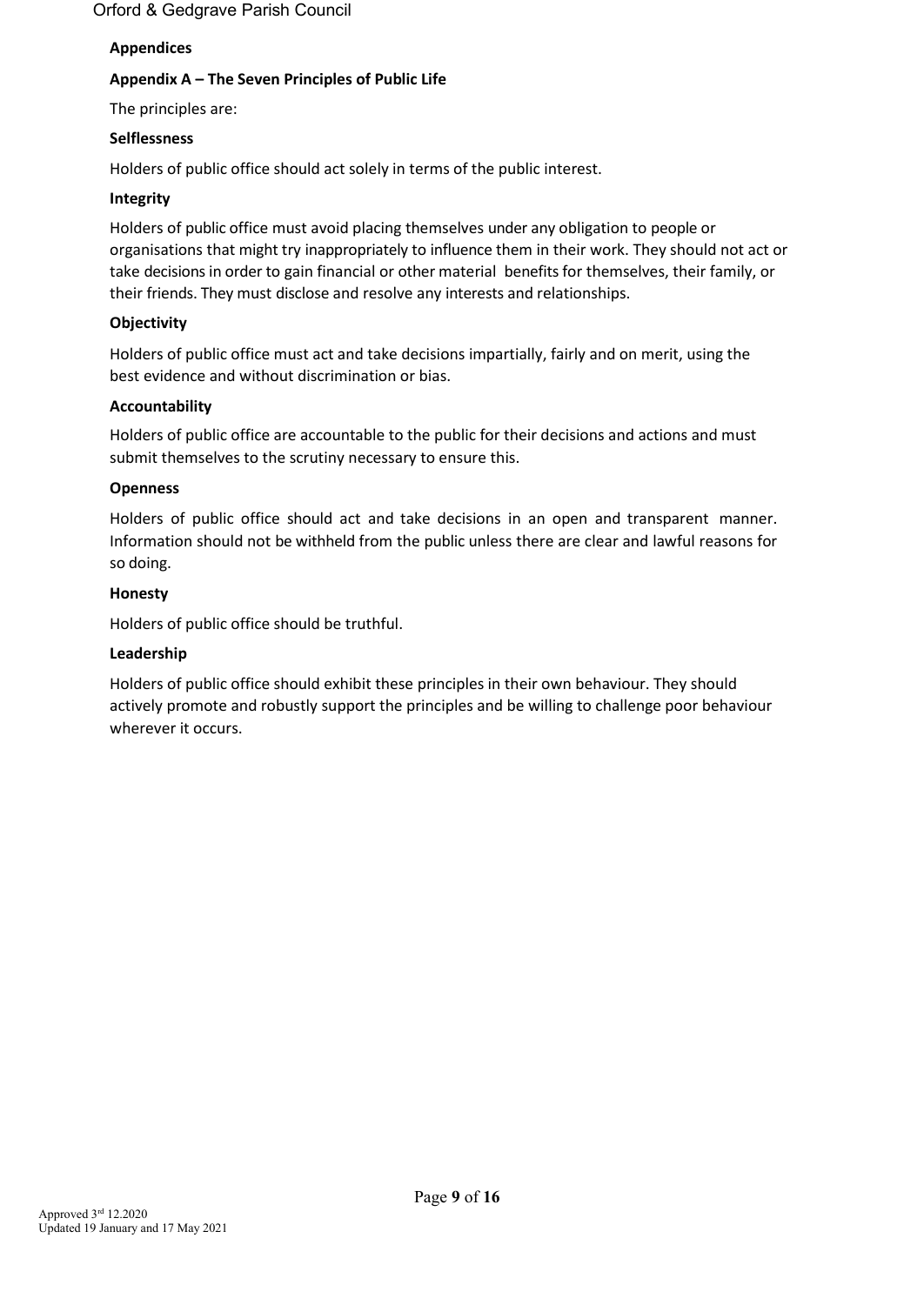# **Appendix B Registering interests**

Within 28 days of becoming a member or your re-election or re-appointment to office you must register with the Monitoring Officer the interests which fall within the categories set out in **Table 1**  (**Disclosable Pecuniary Interests**) which are as described in "The Relevant Authorities (Disclosable Pecuniary Interests) Regulations 2012". You should also register details of your other personal interests which fall within the categories set out in **Table 2** (**Other Registerable Interests**).

"**Disclosable Pecuniary Interest"** means an interest of yourself, or of your partner if you are aware of your partner's interest, within the descriptions set out in Table 1 below.

**"Partner"** means a spouse or civil partner, or a person with whom you are living as husband or wife, or a person with whom you are living as if you are civil partners.

- 1. You must ensure that your register of interests is kept up-to-date and within 28 days of becoming aware of any new interest, or of any change to a registered interest, notify the Monitoring Officer.
- 2. A 'sensitive interest' is as an interest which, if disclosed, could lead to the Councillor, or a person connected with the Councillor, being subject to violence or intimidation.
- 3. Where you have a 'sensitive interest' you must notify the Monitoring Officer with the reasons why you believe it is a sensitive interest. If the Monitoring Officer agrees they will withhold the interest from the public register.

# **Non participation in case of disclosable pecuniary interest**

- 4. Where a matter arises at a meeting which directly relates to one of your Disclosable Pecuniary Interests as set out in **Table 1**, you must disclose the interest, not participate in any discussion or vote on the matter and must not remain in the room unless you have been granted a dispensation. If it is a 'sensitive interest', you do not have to disclose the nature of the interest, just that you have an interest. Dispensation may be granted in limited circumstances, to enable you to participate and vote on a matter in which you have a disclosable pecuniary interest.
- 5. [ Where you have a disclosable pecuniary interest on a matter to be considered or is being considered by you as a Cabinet member in exercise of your executive function, you must notify the Monitoring Officer of the interest and must not take any steps or further steps in the matter apart from arranging for someone else to deal with it]

#### **Disclosure of Other Registerable Interests**

6. Where a matter arises at a meeting which *directly relates* to the financial interest or wellbeing of one of your Other Registerable Interests (as set out in **Table 2**), you must disclose the interest. You may speak on the matter only if members of the public are also allowed to speak at the meeting but otherwise must not take part in any discussion or vote on the matter and must not remain in the room unless you have been granted a dispensation. If it is a 'sensitive interest', you do not have to disclose the nature of the interest.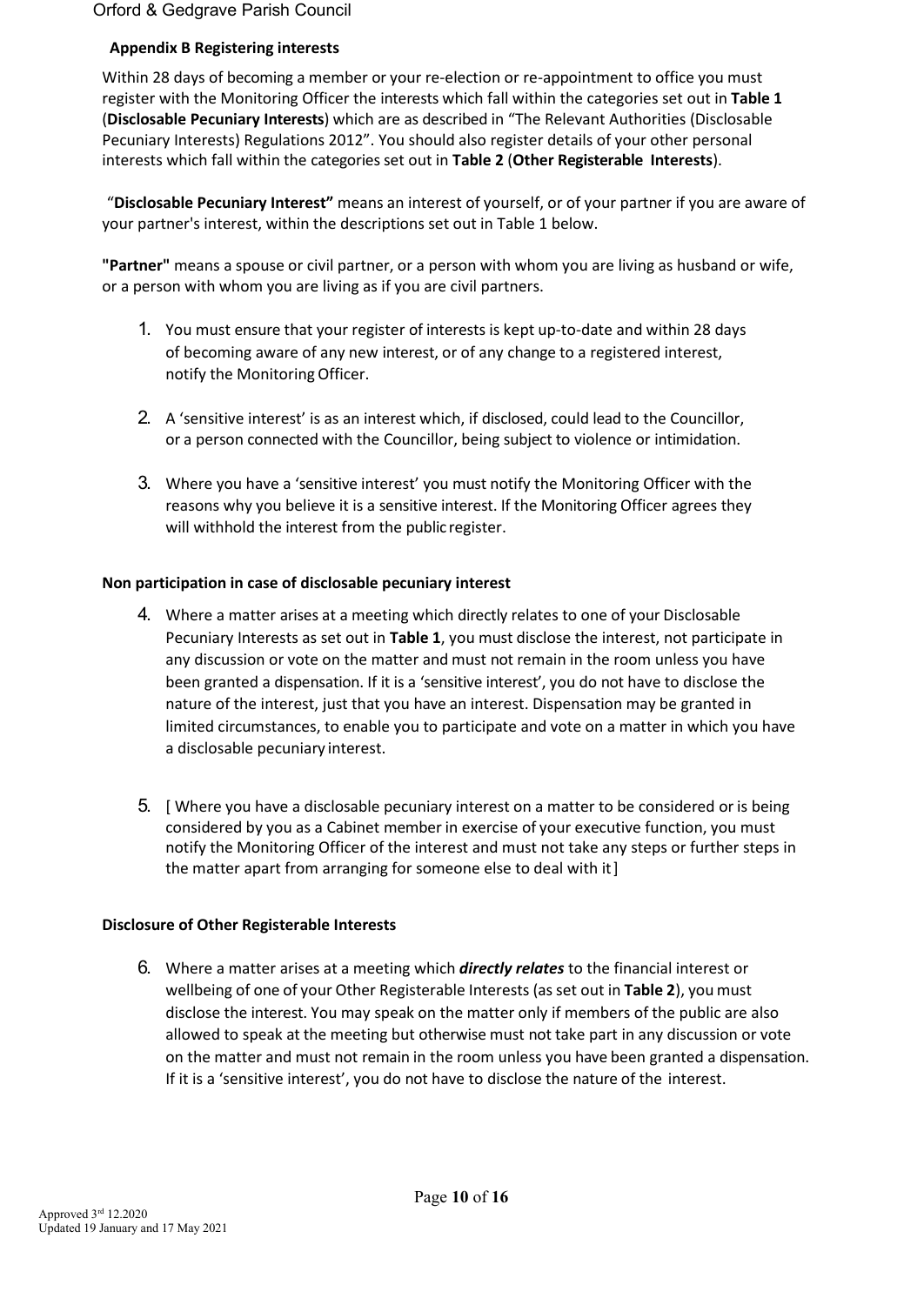# **Disclosure of Non-Registerable Interests**

- 7. Where a matter arises at a meeting which *directly relates* to your financial interest or wellbeing (and is not a Disclosable Pecuniary Interest set out in Table 1) or a financial interest or well-being of a relative or close associate, you must disclose the interest. Youmay speak on the matter only if members of the public are also allowed to speak at the meeting. Otherwise you must not take part in any discussion or vote on the matter and must not remain in the room unless you have been granted a dispensation. If it is a 'sensitive interest', you do not have to disclose the nature of the interest.
- 8. Where a matter arises at a meeting which *affects*
	- a. your own financial interest or well-being;
	- b. a financial interest or well-being of a relative or close associate;or
	- **c.** a financial interest or wellbeing of a body included under Other Registrable Interests as set out in **Table 2**

you must disclose the interest. In order to determine whether you can remain in the meeting after disclosing your interest the following test should be applied

- 9. Where a matter (referred to in paragraph 8 above*) affects*the financial interest or well-being:
	- a. to a greater extent than it affects the financial interests of the majority of inhabitants of the ward affected by the decisionand;
	- b. a reasonable member of the public knowing all the facts would believe that it would affect your view of the wider public interest

You may speak on the matter only if members of the public are also allowed to speak at the meeting. Otherwise you must not take part in any discussion or vote on the matter and must not remain in the room unless you have been granted a dispensation.

If it is a 'sensitive interest', you do not have to disclose the nature of the interest.

10. Where you have an Other Registerable Interest or Non-Registerable Interest on a matter to be considered or is being considered by you as a Cabinet member in exercise of your executive function, you must notify the Monitoring Officer of the interest and must not take any steps or further steps in the matter apart from arranging for someone else to deal with it.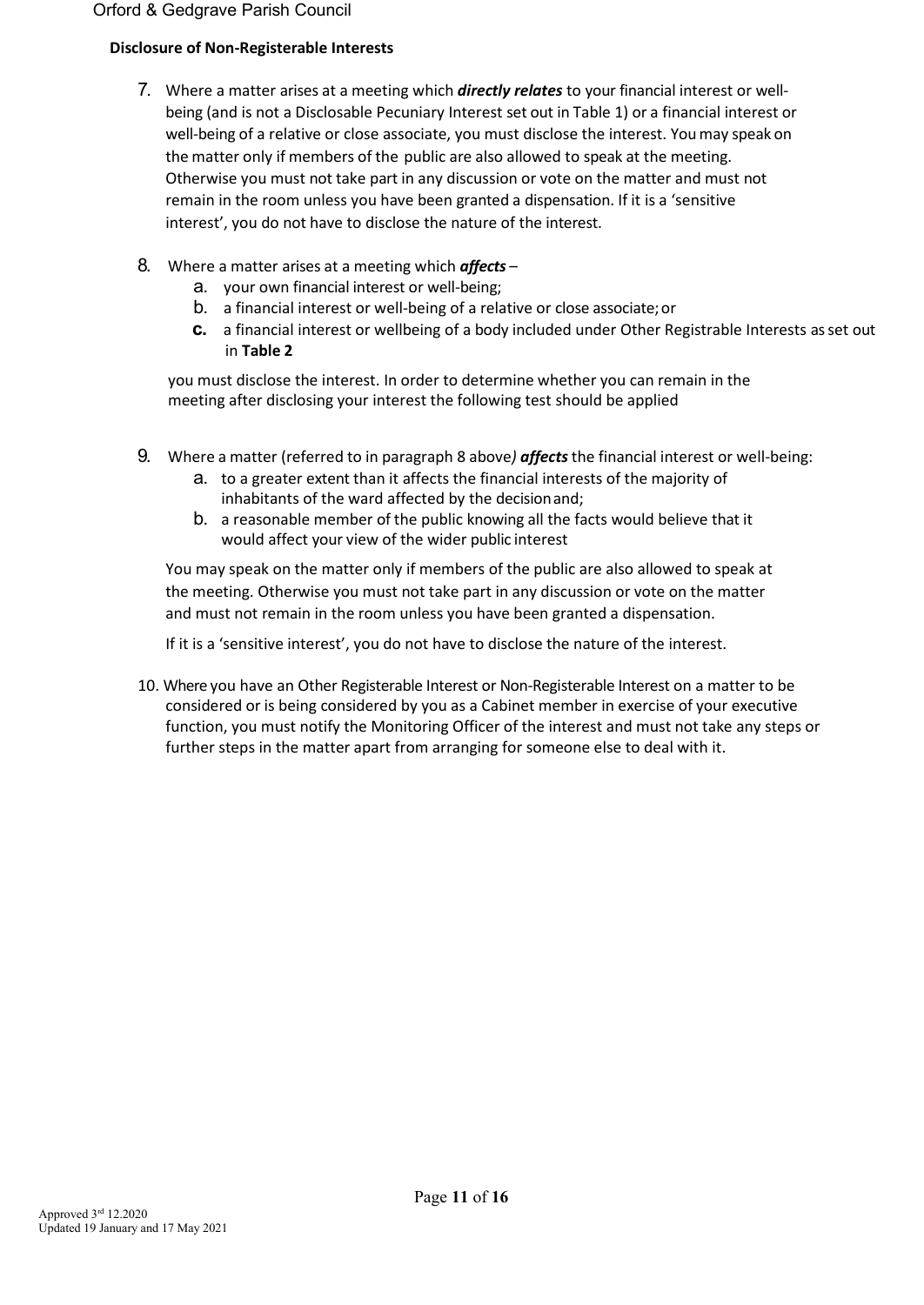# **Table 1: Disclosable Pecuniary Interests**

| This table sets out the explanation of Disclosable Pecuniary Interests as set out in the |  |
|------------------------------------------------------------------------------------------|--|
| Relevant Authorities (Disclosable Pecuniary Interests) Regulations 2012.                 |  |

| <b>Subject</b>                           | <b>Description</b>                                                                                                                                                                                                                                                                                                                                                                                                                                                                                                                     |
|------------------------------------------|----------------------------------------------------------------------------------------------------------------------------------------------------------------------------------------------------------------------------------------------------------------------------------------------------------------------------------------------------------------------------------------------------------------------------------------------------------------------------------------------------------------------------------------|
| Employment, office, trade, profession or | Any employment, office, trade, profession<br>or vocation carried on for profit or gain.                                                                                                                                                                                                                                                                                                                                                                                                                                                |
| vocation                                 |                                                                                                                                                                                                                                                                                                                                                                                                                                                                                                                                        |
| Sponsorship                              | Any payment or provision of any other<br>financial benefit (other than from the<br>council) made to the Councillor during the<br>previous 12-month period for expenses<br>incurred by him/her in carrying out his/her<br>duties as a Councillor, or towards his/her<br>election expenses.<br>This includes any payment or financial<br>benefit from a trade union within the<br>meaning of the Trade Union and Labour<br>Relations (Consolidation) Act 1992.                                                                           |
| <b>Contracts</b>                         | Any contract made between the Councillor or<br>his/her spouse or civil partner or the person<br>with whom the Councillor is living as if they<br>were spouses/civil partners (or a firm in which<br>such person is a partner, or an incorporated<br>body of which such person is a director* or a<br>body that such person has a beneficial interest in<br>the securities of*) and the council<br>(a) under which goods or services are to be<br>provided or works are to be executed; and<br>(b) which has not been fully discharged. |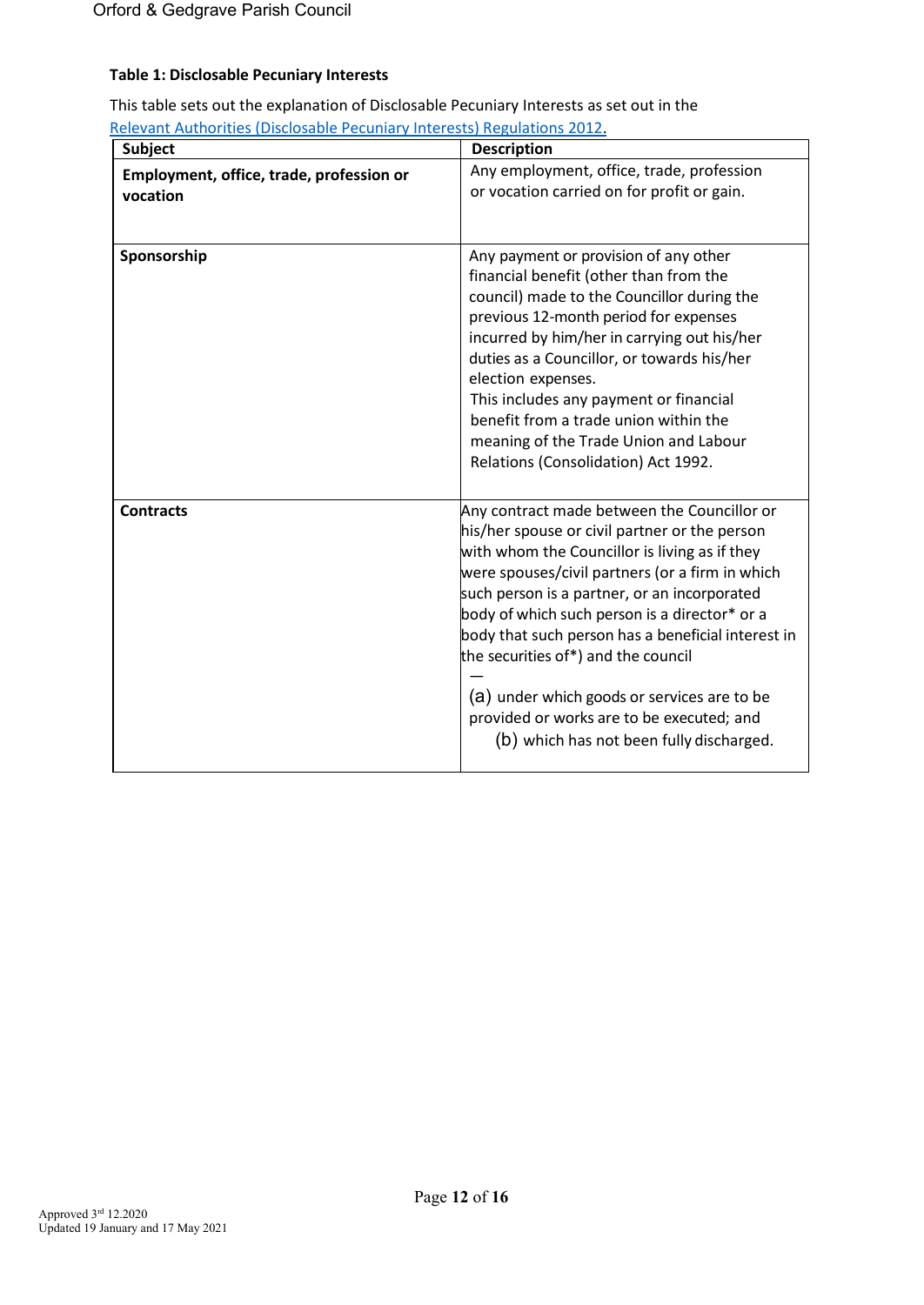| prord & Gedgrave Parish Council |                                                                                                                                                                                                                                                                                                                                                                                                                                                                                                                                                                                                                                                                                                                                                             |
|---------------------------------|-------------------------------------------------------------------------------------------------------------------------------------------------------------------------------------------------------------------------------------------------------------------------------------------------------------------------------------------------------------------------------------------------------------------------------------------------------------------------------------------------------------------------------------------------------------------------------------------------------------------------------------------------------------------------------------------------------------------------------------------------------------|
| <b>Land and Property</b>        | Any beneficial interest in land which is<br>within the area of the council.<br>'Land' excludes an easement, servitude,<br>interest or right in or over land which does<br>not give the Councillor or his/her spouse or<br>civil partner or the person with whom the<br>Councillor is living as if they were spouses/<br>civil partners (alone or jointly with another) a<br>right to occupy or to receive income.                                                                                                                                                                                                                                                                                                                                           |
| <b>Licenses</b>                 | Any licence (alone or jointly with others) to<br>occupy land in the area of the council for a month<br>or longer                                                                                                                                                                                                                                                                                                                                                                                                                                                                                                                                                                                                                                            |
| <b>Corporate tenancies</b>      | Any tenancy where (to the Councillor's<br>knowledge)-<br>(a) the landlord is the council; and<br>(b) the tenant is a body that the Councillor, or<br>his/her spouse or civil partner or the person<br>with whom the Councillor is living as if they<br>were spouses/civil partners is a partner of or a<br>director* of or has a beneficial interest in the<br>securities* of.                                                                                                                                                                                                                                                                                                                                                                              |
| <b>Securities</b>               | Any beneficial interest in securities* of a<br>body where-<br>(a) that body (to the Councillor's<br>knowledge) has a place of business or<br>land in the area of the council; and<br>$(b)$ either-<br>$(i)$ ) the total nominal value of the<br>securities* exceeds £25,000 or one<br>hundredth of the total issued share<br>capital of that body; or<br>if the share capital of that body is of more<br>than one class, the total nominal value of the<br>shares of any one class in which the Councillor, or<br>his/ her spouse or<br>civil partner or the person with whom the<br>Councillor is living as if they were spouses/civil<br>partners have a beneficial<br>interest exceeds one hundredth of the total<br>issued share capital of that class. |

 $\mathcal{L}_{\mathcal{A}}$ 

 $\mathcal{L}_{\text{max}}$ 

 $\mathcal{L}_{\mathcal{L}}$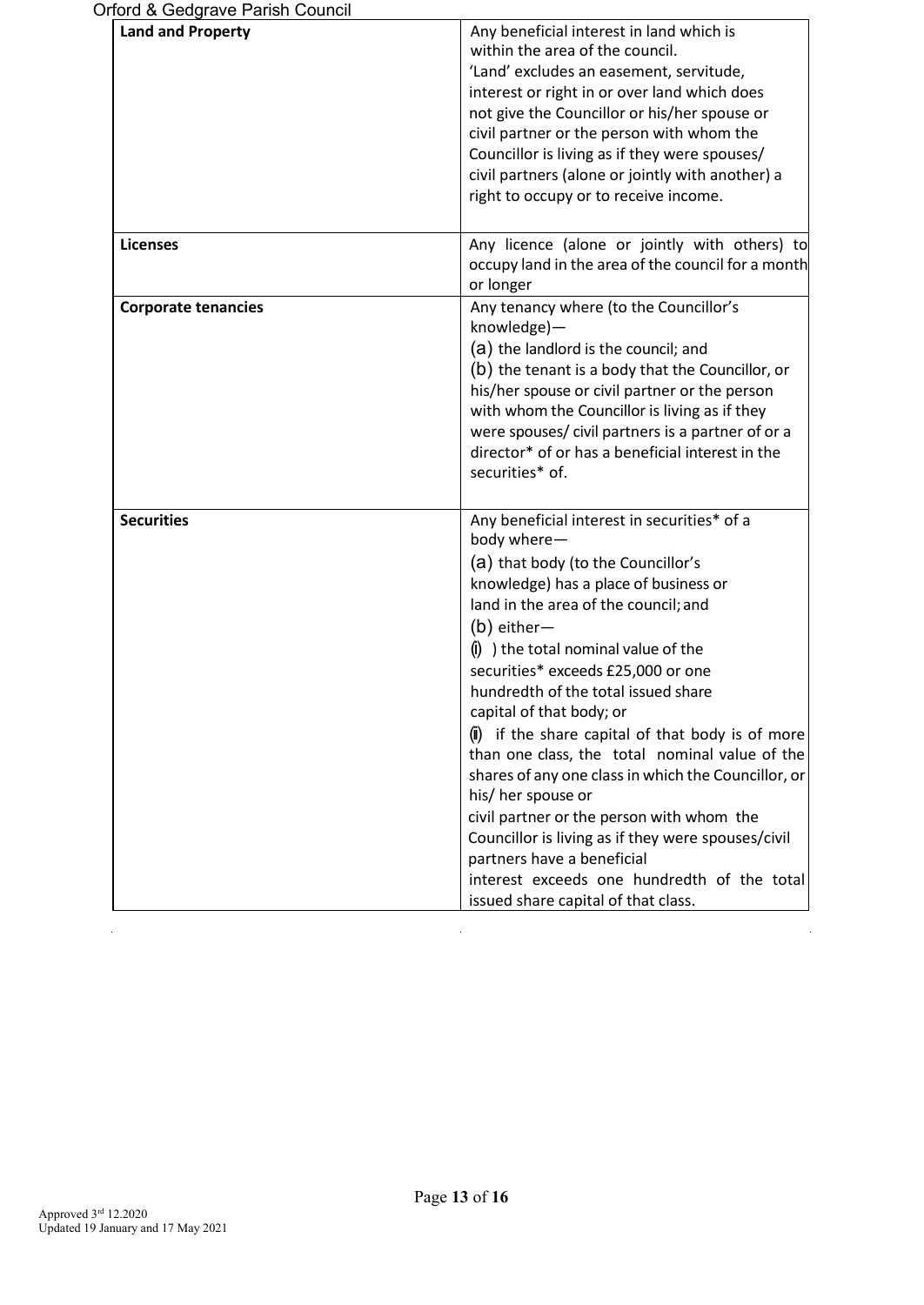\* 'director' includes a member of the committee of management of an industrial and provident society.

\* 'securities' means shares, debentures, debenture stock, loan stock, bonds, units of a collective investment scheme within the meaning of the Financial Services and Markets Act 2000 and other securities of any description, other than money deposited with a building society.

#### **Table 2: Other Registrable Interests**

You must register as an Other Registerable Interest : a) any unpaid directorships b ) any body of which you are a member or are in a position of general control or management and to which you are nominated or appointed by your authority c) any body (i) exercising functions of a public nature (ii) directed to charitable purposes or (iii) one of whose principal purposes includes the influence of public opinion or policy (including any political party or trade union)

of which you are a member or in a position of general control or management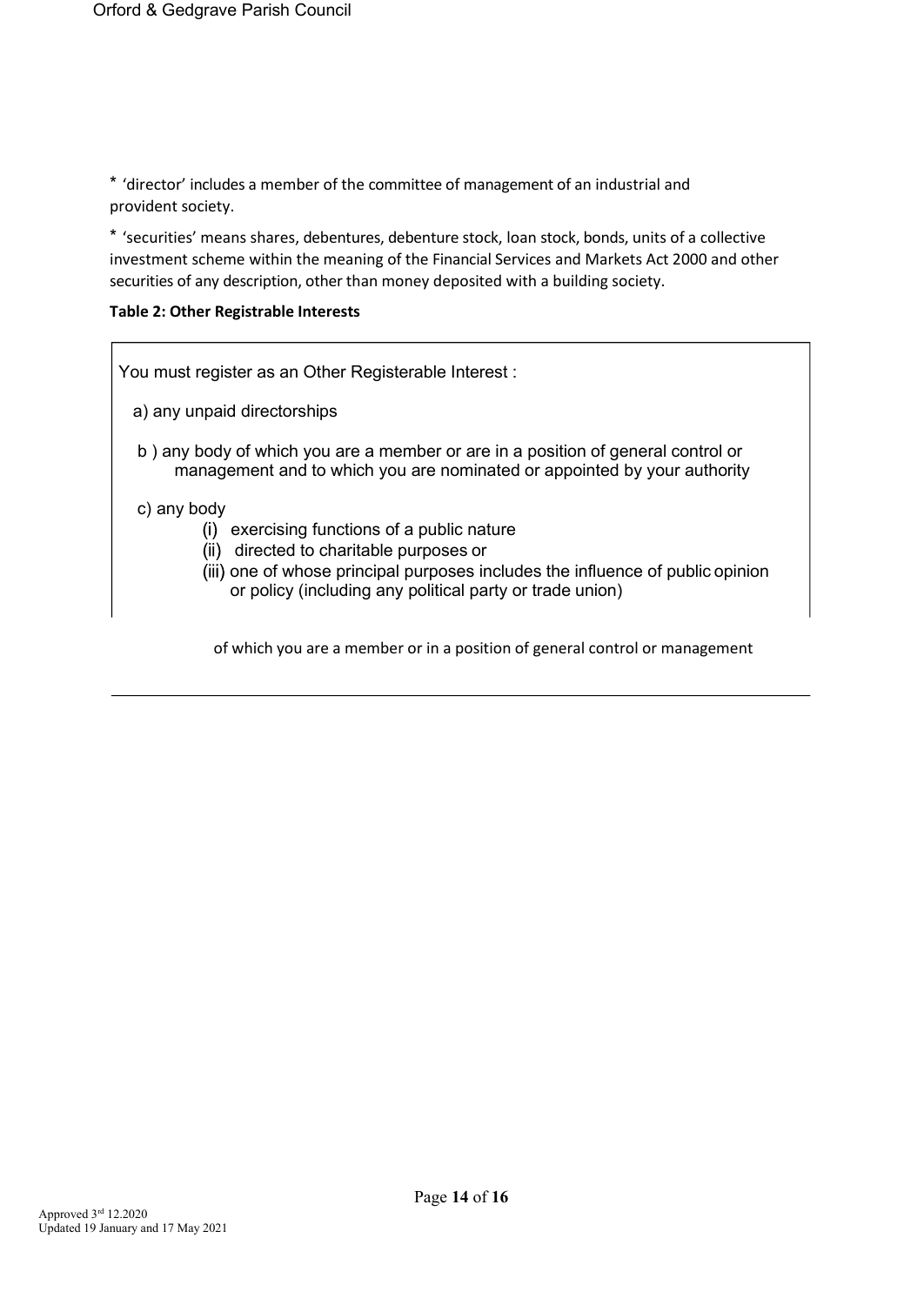### **Appendix C – the Committee on Standards in Public Life**

The LGA has undertaken this review whilst the Government continues to consider the recommendations made by the Committee on Standards in Public Life in their report o[n Local](https://www.gov.uk/government/publications/local-government-ethical-standards-report)  [Government Ethical Standards. I](https://www.gov.uk/government/publications/local-government-ethical-standards-report)f the Government chooses to implement any of the recommendations, this could require a change to this Code.

The recommendations cover:

- Recommendations for changes to the Localism Act 2011 to clarify in law when the Code of Conduct applies
- The introduction of sanctions
- An appeals process through the Local Government Ombudsman
- Changes to the Relevant Authorities(Disclosable Pecuniary Interests) Regulations 2012
- Updates to the Local Government Transparency Code
- Changes to the role and responsibilities of the Independent Person
- That the criminal offences in the Localism Act 2011 relating toDisclosable Pecuniary Interests should be abolished

The Local Government Ethical Standards report also includes Best Practice recommendations. These are:

**Best practice 1**: Local authorities should include prohibitions on bullying and harassment in codes of conduct. These should include a definition of bullying and harassment, supplemented with a list of examples of the sort of behaviour covered by such a definition.

**Best practice 2**: Councils should include provisions in their code of conduct requiring Councillors to comply with any formal standards investigation and prohibiting trivial or malicious allegations by Councillors.

**Best practice 3**: Principal authorities should review their code of conduct each year and regularly seek, where possible, the views of the public, community organisations and neighbouring authorities.

**Best practice 4**: An authority's code should be readily accessible to both Councillors and the public, in a prominent position on a council's website and available in council premises.

**Best practice 5**: Local authorities should update their gifts and hospitality register at least once per quarter, and publish it in an accessible format, such as CSV.

**Best practice 6**: Councils should publish a clear and straightforward public interest test against which allegations are filtered.

**Best practice 7**: Local authorities should have access to at least two Independent Persons.

**Best practice 8**: An Independent Person should be consulted as to whether to undertake a formal investigation on an allegation, and should be given the option to